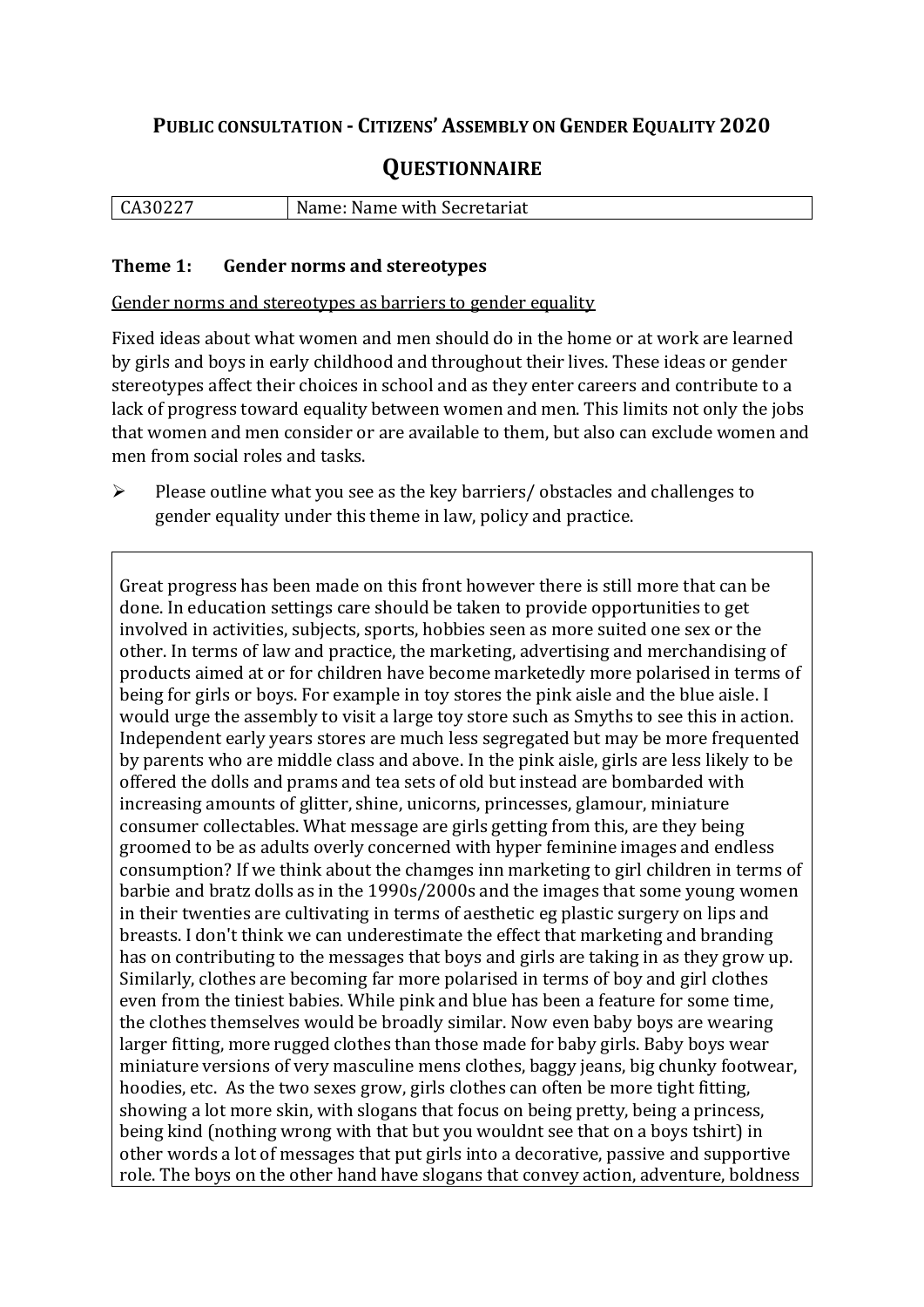on clothes that are looser, wider, show less skin. A trip to a couple of big clothing stores would be a good idea to really see the stereotyping in action. To counter this there should be a ban on segregating by sex for children's products and they should be mixed up more while on display. A larger proportion should be designed and branded with both sexes in mind.

 $\triangleright$  Please identify the steps to be taken to address the issues raised and who should address them (e.g. the state, private sector, education system etc.)

The state should lead a cross sectoral working group with experts, retailers and manufacturers and seek change on a voluntary basis - as a lot of our goods cross borders, this needs to be tackled at EU level. If it cannot be addressed voluntarily then regulation needs to happen.

#### **Theme 2: Work: Occupational segregation by gender, gender discrimination and the gender pay gap**

Women and men are often concentrated into different kinds of jobs and within the same occupations, women are often in work that is less well paid and has less opportunities for career advancement. Women often work in areas where they can work part-time so as to fit in with their caring responsibilities. While many men work in low paid jobs, many professions dominated by women are also low paid, and professions that have become female-dominated have become lower paid. This worsens the gender pay gap (the average difference between the wages of women and men who are working).

 $\triangleright$  Please outline what you see as the key barriers/ obstacles and challenges to gender equality under this theme in law, policy and practice.

I agree with the statement made however I have no insight to offer on this point other than the importance of offering part time and flexible working across more sectors and at various levels of seniority which may offer more opportunities to work in other better paid sectors. This flexible and part time opportunities are becoming essential for men with caring responsibilities too. Things are changing for the better with many younger parents sharing the responsibility for creche pick ups and drop offs etc as their work schedules allow.

 $\triangleright$  Please identify the steps to be taken to address the issues raised and who should address them (e.g. the state, private sector, education system etc.)

I think the measures to improve maternity paternity and parental leave have made a massive difference. Many employers are responding to the needs of their workforces and offering supports that enable people to balance work and home life. One area of concern is that a two tier system could emerge with people in skilled steady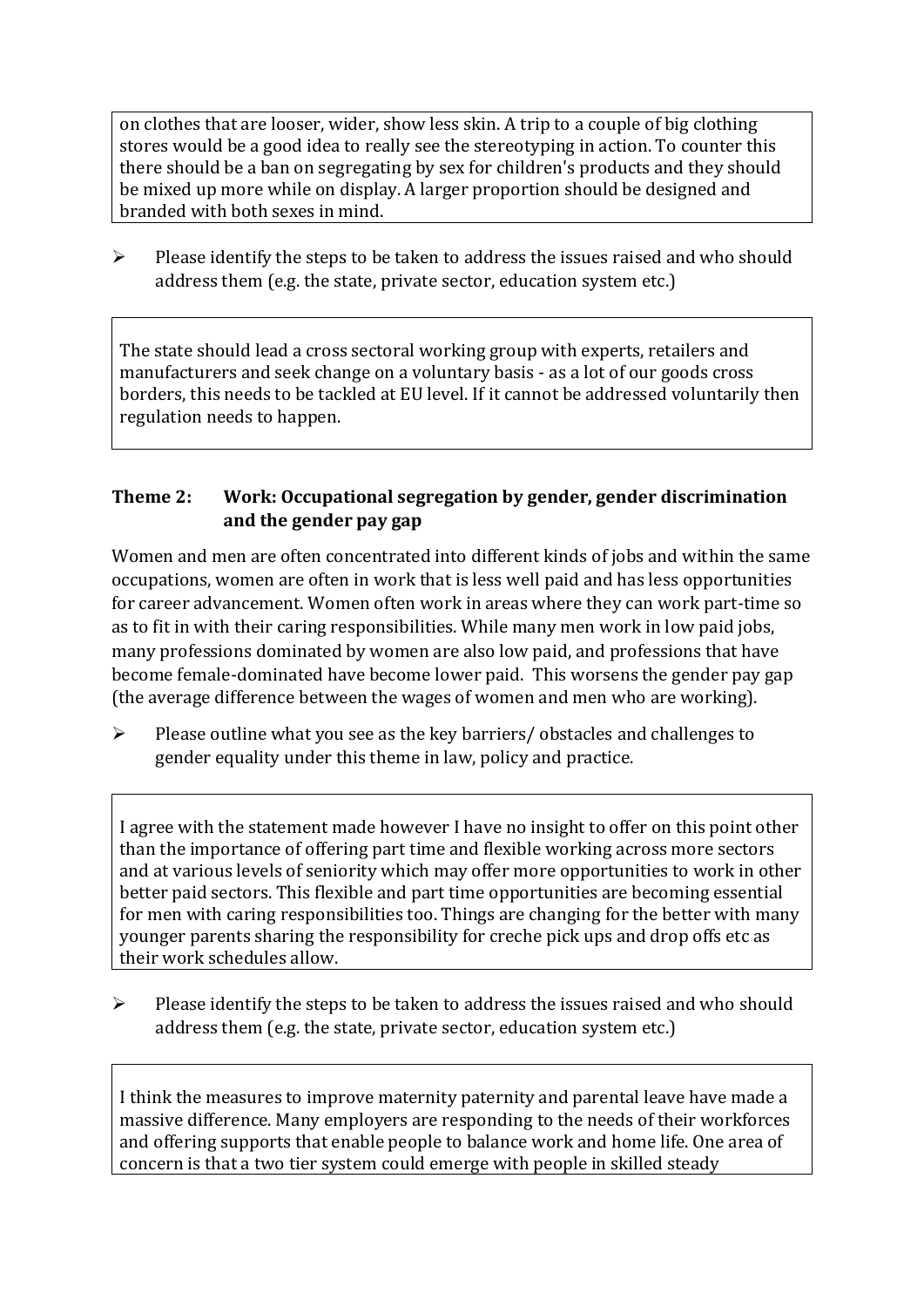employment would have access to these supports but those in unsteady, hourly paid or zero hours contracts would not be able to access them in a way that supports caring responsibilities (while in theory zero hours contracts should provide the ultimate flexibility for the worker, in practice unless fairly and sensitively managed, the employer holds all the cards and can schedule workers at short notice for shifts that cause problems at home and if the worker doesn't comply they can lose hours and even the job.

# **Theme 3. Care, paid and unpaid, as a social and family responsibility**

Care -- the social responsibility of care and women and men's co responsibility for care, especially within the family

Women remain disproportionately responsible for unpaid care and often work in poorly paid care work. For working parents or [lone parents,](https://aran.library.nuigalway.ie/bitstream/handle/10379/6044/Millar_and_Crosse_Activation_Report.pdf?sequence=1&isAllowed=y) balancing paid work with parenting and or caring for older and dependent adults presents significant challenges. Women are [most disadvantaged by these challenges,](https://eige.europa.eu/gender-equality-index/game/IE/W) yet men also suffer from lack of opportunities to share parenting and caring roles. Despite recent legislation and policy initiatives to support early years parental care, [inequalities in the distribution of unpaid](https://www.ihrec.ie/app/uploads/2019/07/Caring-and-Unpaid-Work-in-Ireland_Final.pdf)  [care](https://www.ihrec.ie/app/uploads/2019/07/Caring-and-Unpaid-Work-in-Ireland_Final.pdf) continue between women and men. The cost of childcare has been identified as a particular barrier to work for women alongside responsibilities of caring for older relatives and dependent adults.

 $\triangleright$  Please outline what you see as the key barriers/ obstacles and challenges to gender equality under this them in law, policy and practice.

More men need to take parental leave. Women (and men) who avail of these supports need to be promoted with as much frequency as men and women who dont. If women and men who avail of these measures aren't seen as 'giving up' on their career aspirations but instead are promoted then things will change. Employers and employer organisations need to show leadership in this space. The public sector is showing leadership in this area and should share, along with other employers leading the way, the impacts with other employers at various fora/conferences.

 $\triangleright$  Please identify the steps to be taken to address the issues raised and who should address theme (e.g. the state, private sector, education system etc.)

As said above this is an issue for employers, collecting and sharing research data of good practice with employers could be a way to change hearts and minds

### **Theme 4: Women's access to, and representation in, public life and decision making**

Ensure women's participation and representation in decision-making and leadership in the workplace, political and public life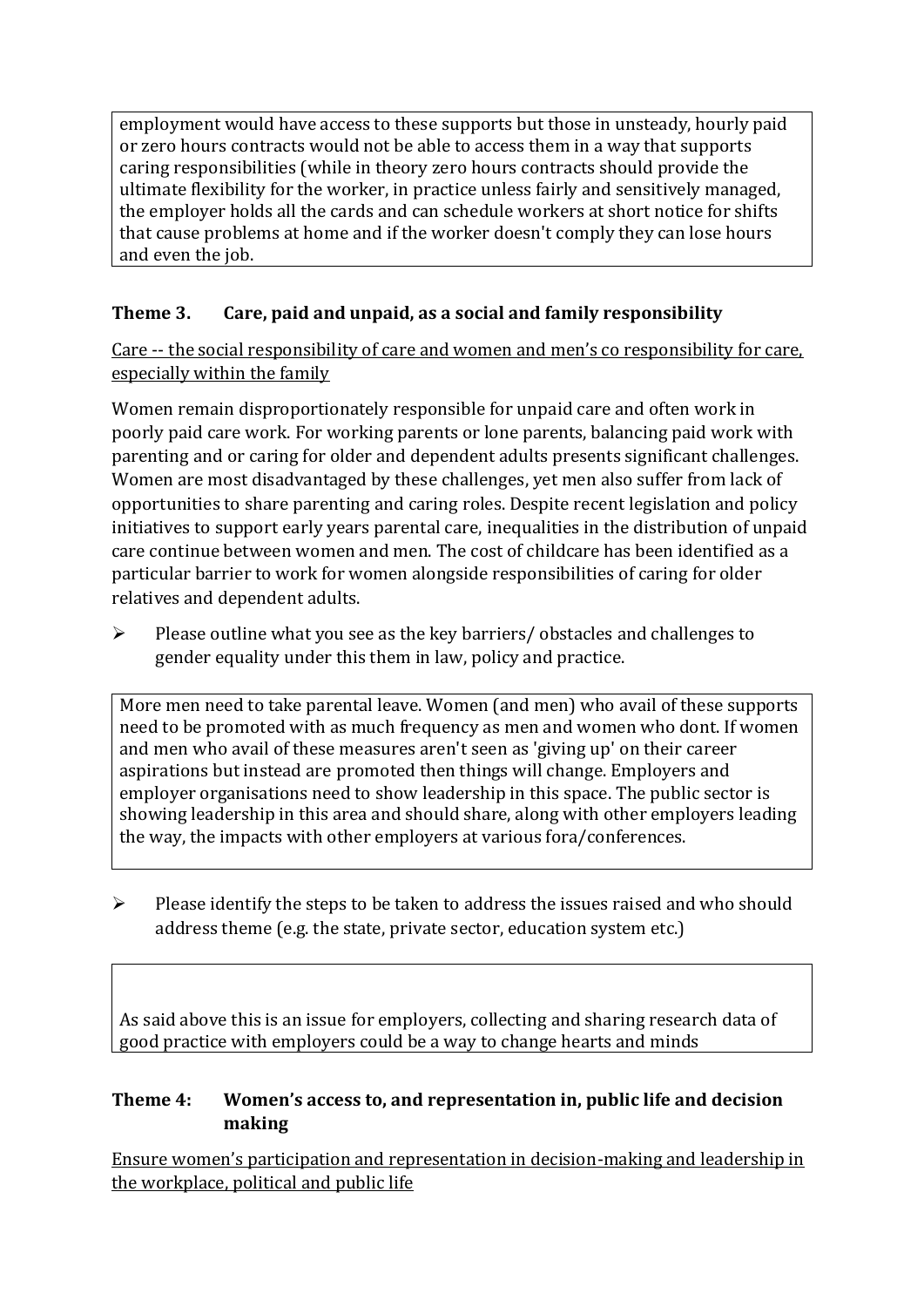Women are systematically underrepresented in leadership in [economic](https://eige.europa.eu/gender-equality-index/2019/compare-countries/power/2/bar) and [political](https://eige.europa.eu/gender-equality-index/2019/compare-countries/power/1/bar)  [decision-](https://eige.europa.eu/gender-equality-index/2019/compare-countries/power/1/bar)making. Despite the introduction of a candidate gender quota (through the system of party funding) for national political office, and [initiatives](https://betterbalance.ie/) to support women's access to corporate decision-making roles, men continue to dominate leadership positions. There are also issues to be considered around how media represents women and men.

 $\triangleright$  Please outline what you see as the key barriers/ obstacles and challenges to gender equality under this theme in law, policy and practice.

The quota for election to public office needs to be increased further. Political parties are barely meeting the quota. Its a chicken and egg situation. If more women were involved they would the norms and ways of doing things that dissuade women from entering politics. In terms of media treatment of men and women, I don't know where to start! Women can be referred to in terms of their relationship to a man rather than in there own terms. Over emphasis on looks, appearance and dress for women but not for men. Referring to men having sex with underage women ( no such thing - they are girls) referring to underage sex (children do not have capacity to consent to sex with adults) Using headlines that diminish the role of men in violence against women eg 'Woman Raped' ??

 $\triangleright$  Please identify the steps to be taken to address the issues raised and who should address them (e.g. the state, private sector, education system etc.)

Press and media should address their own shortcomings when it comes to sex based bias in their reporting. But the Broadcasting standards authority or similar oversight body should have a role to intervene if they see sexist headlines. Immediately increase the quota to 40% with a view to 50% within ten years.

# **5. Where does gender inequality impact most?**

To conclude we would be interested in your response to the following question: In which area do you think gender inequality matters most?

Please rank the following in order of importance, 1 being the most important:

| Paid work                |   |
|--------------------------|---|
| Home & family life       | 1 |
| Education                |   |
| Politics and public life | 5 |
| Media                    |   |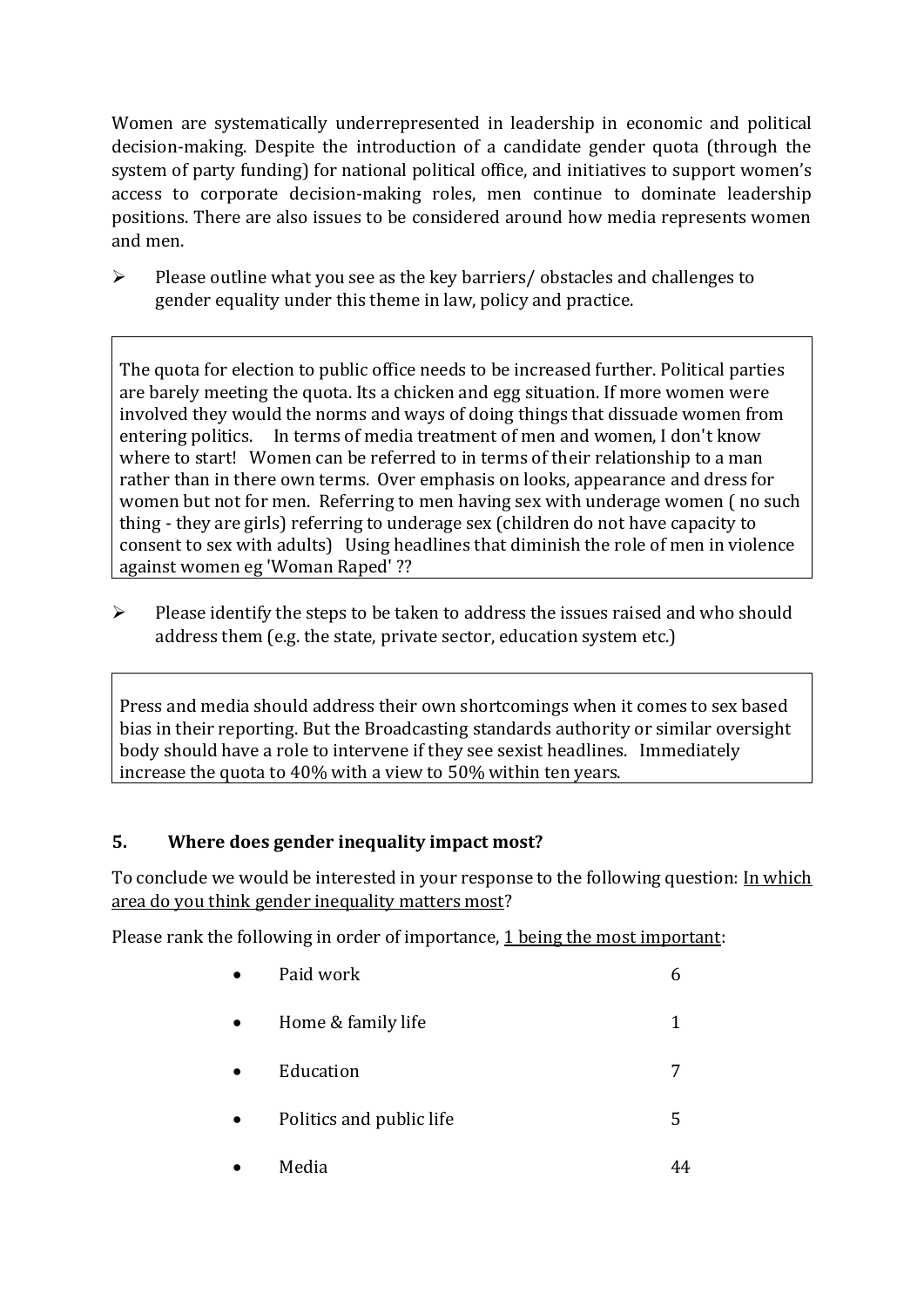- Caring for others 2
- Other please elaborate 3

Clothing and marketing branding of toys, clothes and products based for male and female people is a huge and growing problem. As a child of the 70s I grew up in a time where the work of feminists was beginning to pay off. I now see there is almost a backlash against that with more extreme polarisation of what is acceptably male or female and less unisex cross over in the middle. For example when I was growing up you got a packet of markers and a colouring book that was just that. The book contained lots of images some which you could choose to colour in, dolls, rockets, teddies, balls, seaside scenes and everything you could think of. Nowadays you get boy or girl colouring books. Boys have boats and balls and rocket ships, girls have princesses and unicorns. All the work that is done by government, education and the state, is being undermined by this insidious and in my view potentially harmful gendering of everything.

 $\triangleright$  Please outline the reasons for your answer below:

The family environment has huge bearing on gender equality. How are domestic and caring responsibilities shared by adults? how are children reared, are they given certain chores based on sex, encouraged to develop certain skills. Caring responsibilities have a profound affect on access to opportunities - e.g. hobbies, work, social life, sport. As women are taking on more of this duty then they are disproportionately affected by this loss of access.

 $\triangleright$  Please include any further comments or observations you may have here.

My second point is that I find the statement at the start of the consultation worrying and unclear. We are asked to consider gender equality for men and women girls and boys and then you qualify by stating It should be noted that the Oireachtas resolution establishing the Assembly refers to women and men, girls and boys. However, for the purposes of this consultation, please understand 'gender' to refer to any and all options in terms of gender identity. I do not know if or how this statement will affect the outcome of the consultation but I believe extreme transgender ideology for the example that transwomen are women and transmen are men to be a dogma, a belief and not a reality. Transwomen or non binary males are men who do not identity as men. Transmen or nonbinary females are and will always be women although they don't identify as women. Sex matters, it has always mattered and it always will matter although it should never limit opportunities for either sex. I fear that this consultation will be used to shoehorn extreme transgender beliefs into the recommendations in the name of equality. Transgender ideology is regressive in terms of shoring up gender stereotypes and based on emerging information is benefiting males and harming females. More careful analysis must occur before overriding sex with gender